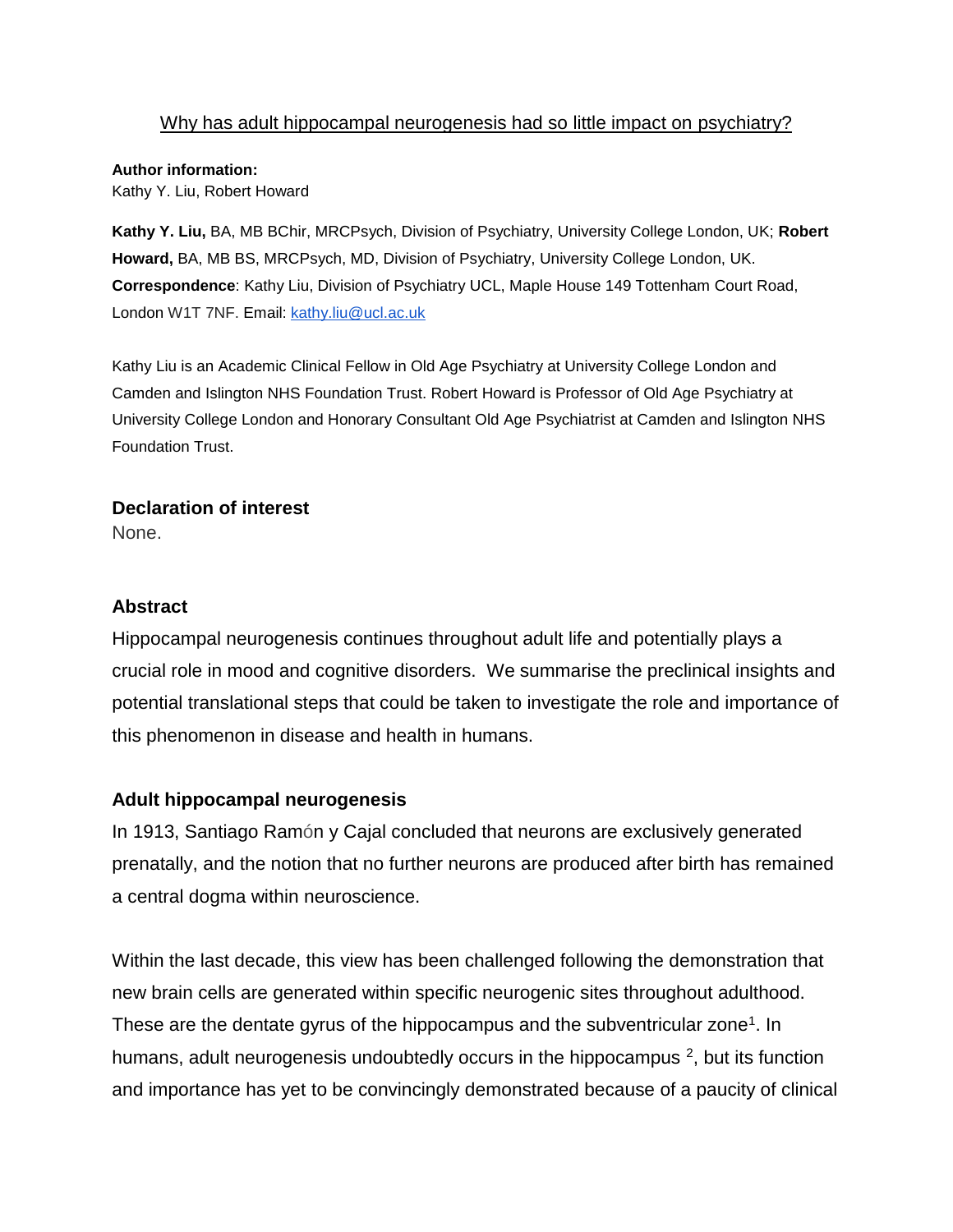studies and lack of a validated measure of new neuron function. Nevertheless, valid methods to index neurogenesis are achievable  $3$ , and given the potential of an understanding of neurogenesis to advance treatments for mental health disorders, psychiatrists should explore this area.

#### **What is adult hippocampal neurogenesis for?**

A model for the function of adult-born neurons in the dentate gyrus is emerging as evidence from animal work accumulates <sup>[4](https://paperpile.com/c/Bf7Ehr/xCWz)</sup>. With greater excitability and plasticity, new neurons in the dentate gyrus can modulate the activity of mature neurons, enhancing the ability to learn and discriminate between highly similar contexts in a neural process known as pattern separation. This involves successful recall of two distinct memories with overlapping features, for example, where you parked your car today versus the place you parked it yesterday. By preventing interference between novel and older memories, neurogenesis may also enhance the ability to adapt to new contexts where old rules are replaced with new associations, as in reversal learning.

### **Why might neurogenesis be important for psychiatry?**

Impaired neurogenesis would reduce the ability to learn that a new context is safe once a stressful situation has finished. A consequent persisting negative emotion, such as fear or anxiety, could then plausibly contribute to psychopathology, for example in depression, anxiety or post-traumatic stress-disorder. Hence, factors that impair neurogenesis in rodents and nonhuman primates, such as chronic stress with hypothalamic-pituitary-adrenal axis (HPA) hyperactivity and elevated glucocorticoid levels, lead to animal models of depressive behaviours <sup>[5](https://paperpile.com/c/Bf7Ehr/OKZGR)</sup>. A recent study has demonstrated the neurogenesis-inhibition that accompanies cancer chemotherapy and the emergence of depressive behaviours in mice  $6$ , explaining the depressive and cognitive symptoms described in chemotherapy patients. Evidence that this may also apply to humans includes the neurogenesis-inhibiting effect of glucocorticoids on hippocampal stem cells *in vitro* <sup>[7](https://paperpile.com/c/Bf7Ehr/Vubf)</sup>, and the observation that depressed patients perform poorly on pattern separation tasks <sup>[4](https://paperpile.com/c/Bf7Ehr/xCWz)</sup>, have lower levels of circulating neurogenic factors (BDNF) that correlate with symptom severity  $8$  and reduced newborn hippocampal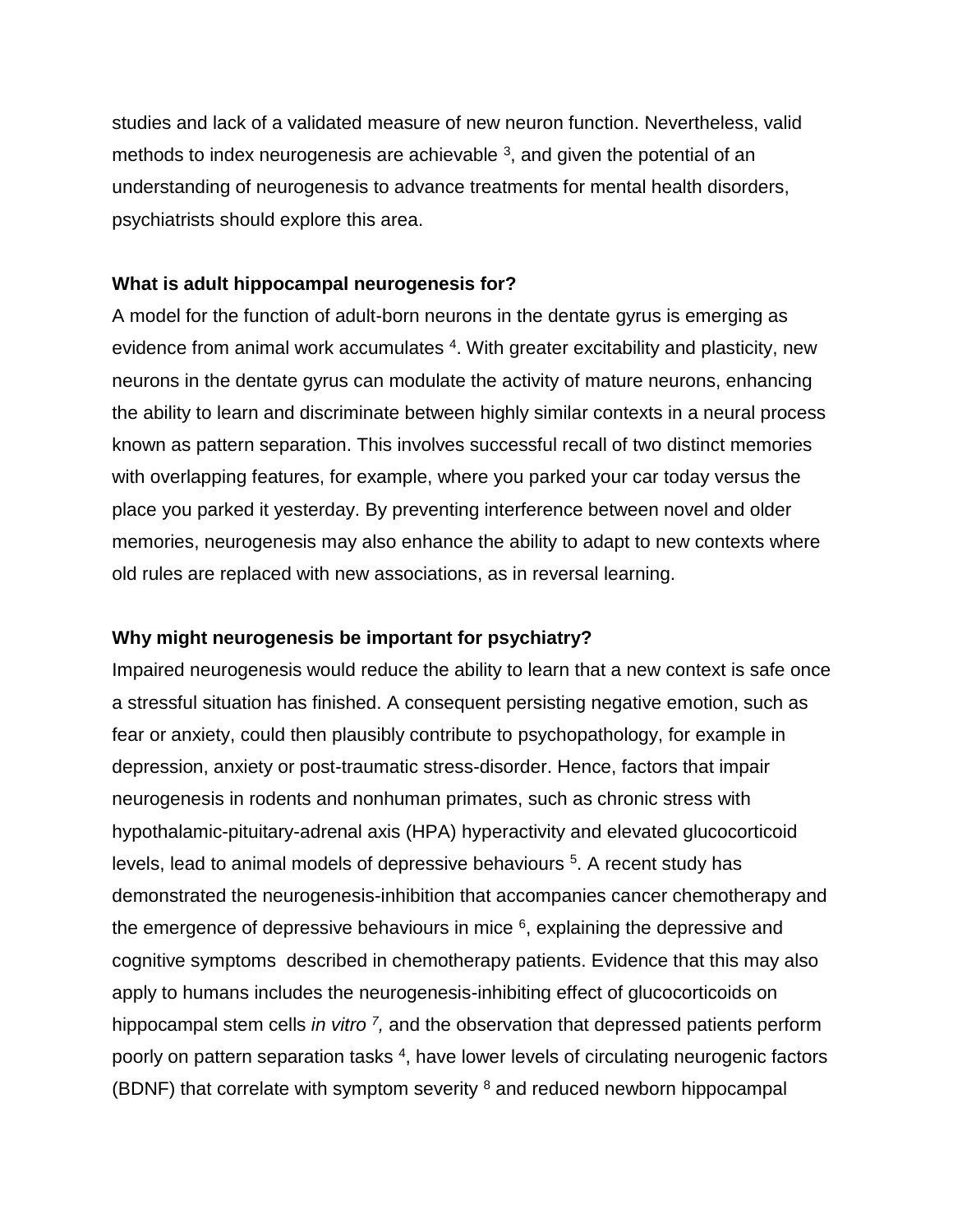neurons at post-mortem <sup>[9](https://paperpile.com/c/Bf7Ehr/Vtj5B)</sup>.

If impaired neurogenesis can lead to depressive and anxiety symptoms, could its recovery underlie antidepressant treatment effects? There is good evidence to suggest that this could be the case. Administration of antidepressants are associated with increased neurogenesis in rodents, nonhuman primates, human hippocampal stem cells *in vitro* and human post-mortem brain tissue, with some rodent studies finding that neurogenesis is necessary for some of the behavioural effects of SSRIs<sup>[4](https://paperpile.com/c/Bf7Ehr/xCWz)</sup>. Intriguingly, the time course of maturation of newly generated neurons in the dentate gyrus generally coincides with the time to therapeutic action of antidepressants. Non-pharmacological treatments for depression such as electroconvulsive shock therapy and physical exercise have also been shown to restore neurogenesis in animals, and human performance on a pattern separation task improves after an exercise intervention<sup>[10](https://paperpile.com/c/Bf7Ehr/zFADd)</sup>.

The observation that adult hippocampal neurogenesis declines with increasing age could explain some of the reduced cognitive flexibility and impaired memory performance associated with normal ageing, mild cognitive impairment (MCI) and neurodegenerative conditions such as Alzheimer disease (AD). Many of the molecular players in AD are also modulators of neurogenesis<sup>[11](https://paperpile.com/c/Bf7Ehr/VjUAb)</sup> and performance on tasks designed to test pattern separation ability show an age-MCI-AD continuum<sup>[12](https://paperpile.com/c/Bf7Ehr/PqWFU)</sup>.

Although there is increasing evidence for the role of neurogenesis in mood and cognitive disorders, there are some caveats to consider. Any effects of impaired neurogenesis are likely to be context-dependent. For example, chronic stress may be necessary if depressive behaviours are to arise through this mechanism. Further, neurogenesis is likely to be one of several potential mechanisms of antidepressant action and may not necessarily underlie all of the behavioural effects of treatment. Finally, findings from animals can never be wholly applied to humans, although the accumulated evidence provides testable hypotheses that can be translated to human studies.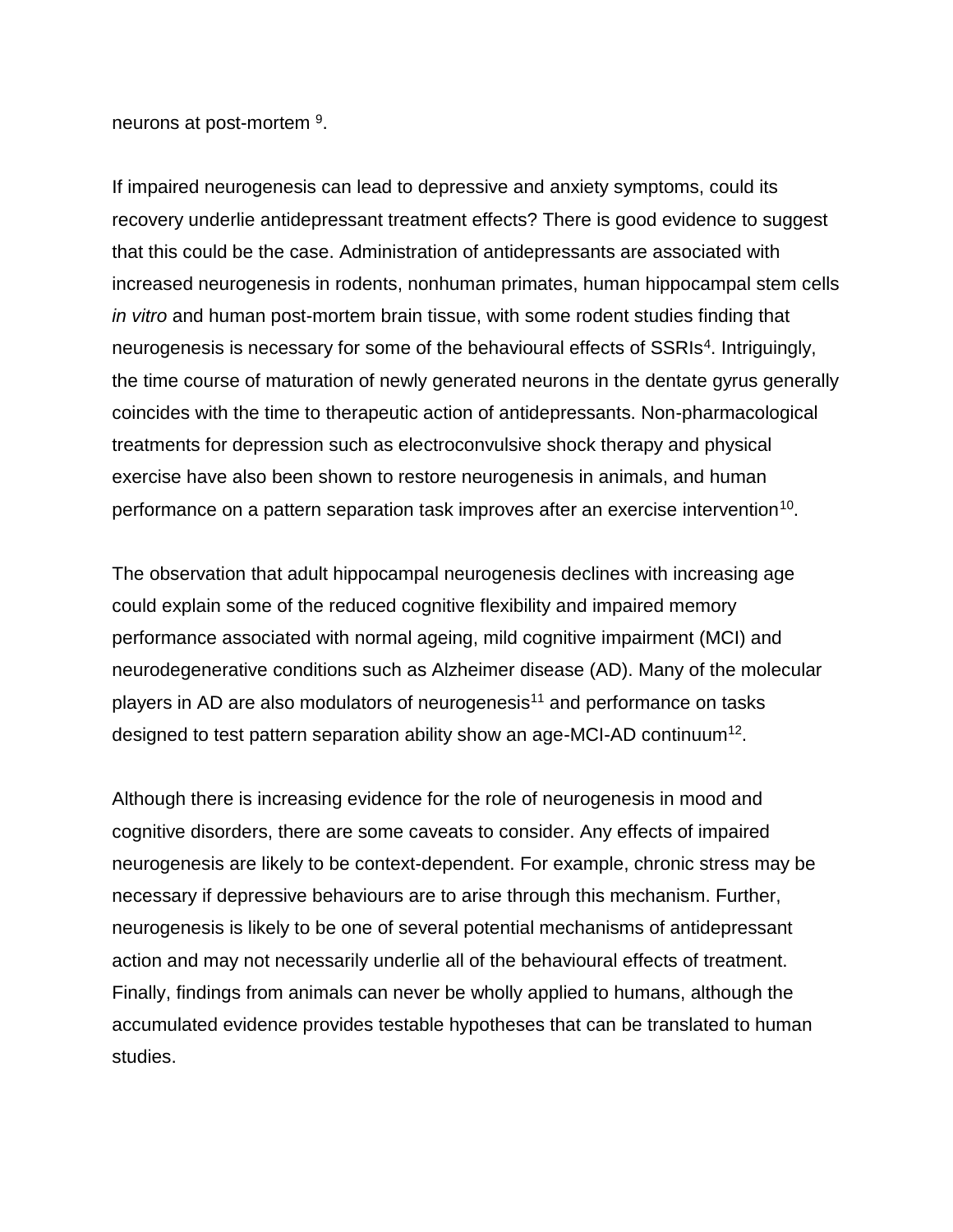### **How can neurogenesis be investigated in humans?**

There is currently no method to directly detect and measure hippocampal neurogenesis in humans. One strategy to clarify the precise relationship between neurogenesis and cognition/mood could involve combination of different correlates of neurogenesis to optimise convergent validity. For example, observing within a population whose impaired neurogenesis would be expected to recover that these correlates improve in accordance with the known maturation time of human hippocampal stem cells (4-8 weeks)<sup>[13](https://paperpile.com/c/Bf7Ehr/8pleG)</sup> would have predictive validity. Demonstration of a temporal dissociation between the recovery of putative neurogenesis-dependent correlates and other nonneurogenesis dependent measures would also be informative. These approaches could be nested within clinical trials, for example, in cancer patients after receiving a discrete regimen of chemotherapy or depressed patients about to start antidepressant therapy. It can be expected that any improvement in mood will be temporally associated with improvements in neurogenesis correlates (described below).

A combination of neuropsychology, neuroimaging and biological correlates can indirectly measure neurogenesis. Pattern separation tasks are convenient and easy to administer tests designed to probe the function of new neurons in different cognitive domains, for example emotional, spatial or temporal pattern separation. These can be combined and used in conjunction with non-neurogenesis dependent cognitive tasks (e.g. episodic and working memory, attention, executive function) to reveal a performance dissociation compared to a control group and between two time points measured before and after presumed neural stem cell maturation.

The validity of pattern separation tasks as markers for neurogenesis can be tested by functioning magnetic resonance imaging (fMRI) to show that performance is associated with activity in the dentate gyrus<sup>[14](https://paperpile.com/c/Bf7Ehr/zaR3D)</sup>. The small size of individual hippocampal subfields makes them notoriously difficult to delineate and measure, however the increasing availability of 7-Tesla MRI scanners could provide insight into dentate gyrus volume changes which may be associated with neurogenesis.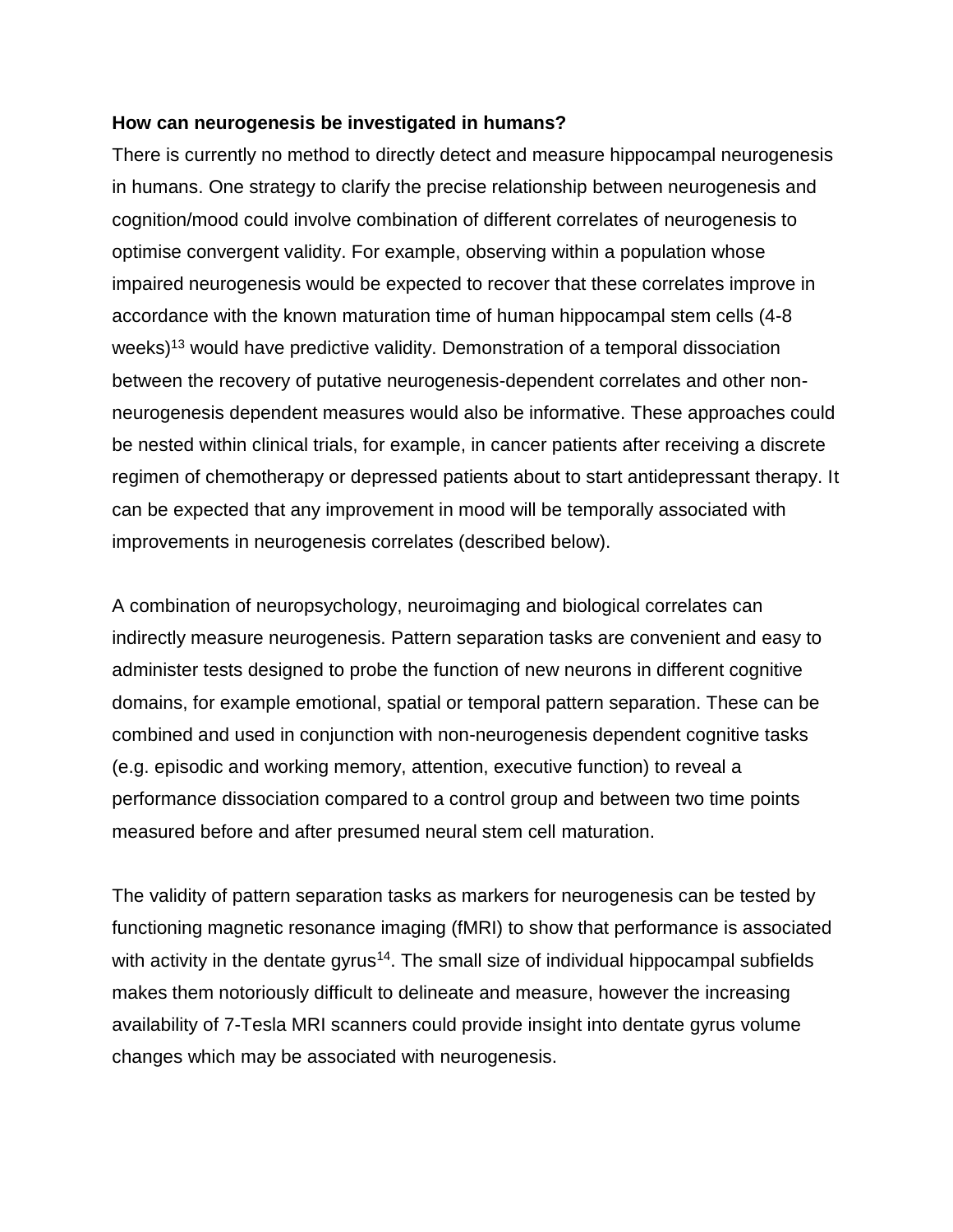## **Therapeutic implications**

If human studies uncover a role for hippocampal neurogenesis in neuropsychiatric disorders, existing treatments and novel neurogenic agents could be prescribed to target this process in patients with depression, neurodegenerative conditions and those being treated with chemotherapy. Studies investigating neurogenesis can identify potentially targetable molecular mechanisms for future antidepressants<sup>[7](https://paperpile.com/c/Bf7Ehr/Vubf)</sup>. Increasingly, research is also revealing a possible role for neurogenesis in schizophrenia and drug addiction<sup>[15](https://paperpile.com/c/Bf7Ehr/q7IW)</sup>. Stem-cell based therapies are also on the horizon; impending clinical trials for Parkinson's disease<sup>[16](https://paperpile.com/c/Bf7Ehr/CoGzC)</sup> may pave a way for future human hippocampal stem cell transplants.

## **Conclusion**

Adult hippocampal neurogenesis represents a new and promising area of enquiry for psychiatry, requiring researchers to bridge the translational divide between existing animal work and human studies. Better demonstration of the role of this process and its therapeutic potential in common neuropsychiatric conditions would lead to a paradigm shift in how we assess and manage disorders of cognition and mood in our patients.

# **References**

- 1 [Gage FH. Mammalian neural stem cells.](http://paperpile.com/b/Bf7Ehr/0OUjh) *[Science](http://paperpile.com/b/Bf7Ehr/0OUjh)* [2000;](http://paperpile.com/b/Bf7Ehr/0OUjh) **[287](http://paperpile.com/b/Bf7Ehr/0OUjh)**[: 1433–8.](http://paperpile.com/b/Bf7Ehr/0OUjh)
- 2 [Spalding KL, Bergmann O, Alkass K, Bernard S, Salehpour M, Huttner HB,](http://paperpile.com/b/Bf7Ehr/9vof) *[et al.](http://paperpile.com/b/Bf7Ehr/9vof)* [Dynamics of hippocampal neurogenesis in adult humans.](http://paperpile.com/b/Bf7Ehr/9vof) *[Cell](http://paperpile.com/b/Bf7Ehr/9vof)* [2013;](http://paperpile.com/b/Bf7Ehr/9vof) **[153](http://paperpile.com/b/Bf7Ehr/9vof)**[: 1219–27.](http://paperpile.com/b/Bf7Ehr/9vof)
- 3 [Ho NF, Hooker JM, Sahay A, Holt DJ, Roffman JL. In vivo imaging of adult human](http://paperpile.com/b/Bf7Ehr/JteNs)  [hippocampal neurogenesis: progress, pitfalls and promise.](http://paperpile.com/b/Bf7Ehr/JteNs) *[Mol Psychiatry](http://paperpile.com/b/Bf7Ehr/JteNs)* [2013;](http://paperpile.com/b/Bf7Ehr/JteNs)  **[18](http://paperpile.com/b/Bf7Ehr/JteNs)**[: 404–16.](http://paperpile.com/b/Bf7Ehr/JteNs)
- 4 [Anacker C, Hen R. Adult hippocampal neurogenesis and cognitive flexibility](http://paperpile.com/b/Bf7Ehr/xCWz)  [linking memory and mood.](http://paperpile.com/b/Bf7Ehr/xCWz) *[Nat Rev Neurosci](http://paperpile.com/b/Bf7Ehr/xCWz)* [2017. doi:](http://paperpile.com/b/Bf7Ehr/xCWz)[10.1038/nrn.2017.45](http://dx.doi.org/10.1038/nrn.2017.45)[.](http://paperpile.com/b/Bf7Ehr/xCWz)
- 5 [Murray F, Smith DW, Hutson PH. Chronic low dose corticosterone exposure](http://paperpile.com/b/Bf7Ehr/OKZGR)  [decreased hippocampal cell proliferation, volume and induced anxiety and](http://paperpile.com/b/Bf7Ehr/OKZGR)  [depression like behaviours in mice.](http://paperpile.com/b/Bf7Ehr/OKZGR) *[Eur J Pharmacol](http://paperpile.com/b/Bf7Ehr/OKZGR)* [2008;](http://paperpile.com/b/Bf7Ehr/OKZGR) **[583](http://paperpile.com/b/Bf7Ehr/OKZGR)**[: 115–27.](http://paperpile.com/b/Bf7Ehr/OKZGR)